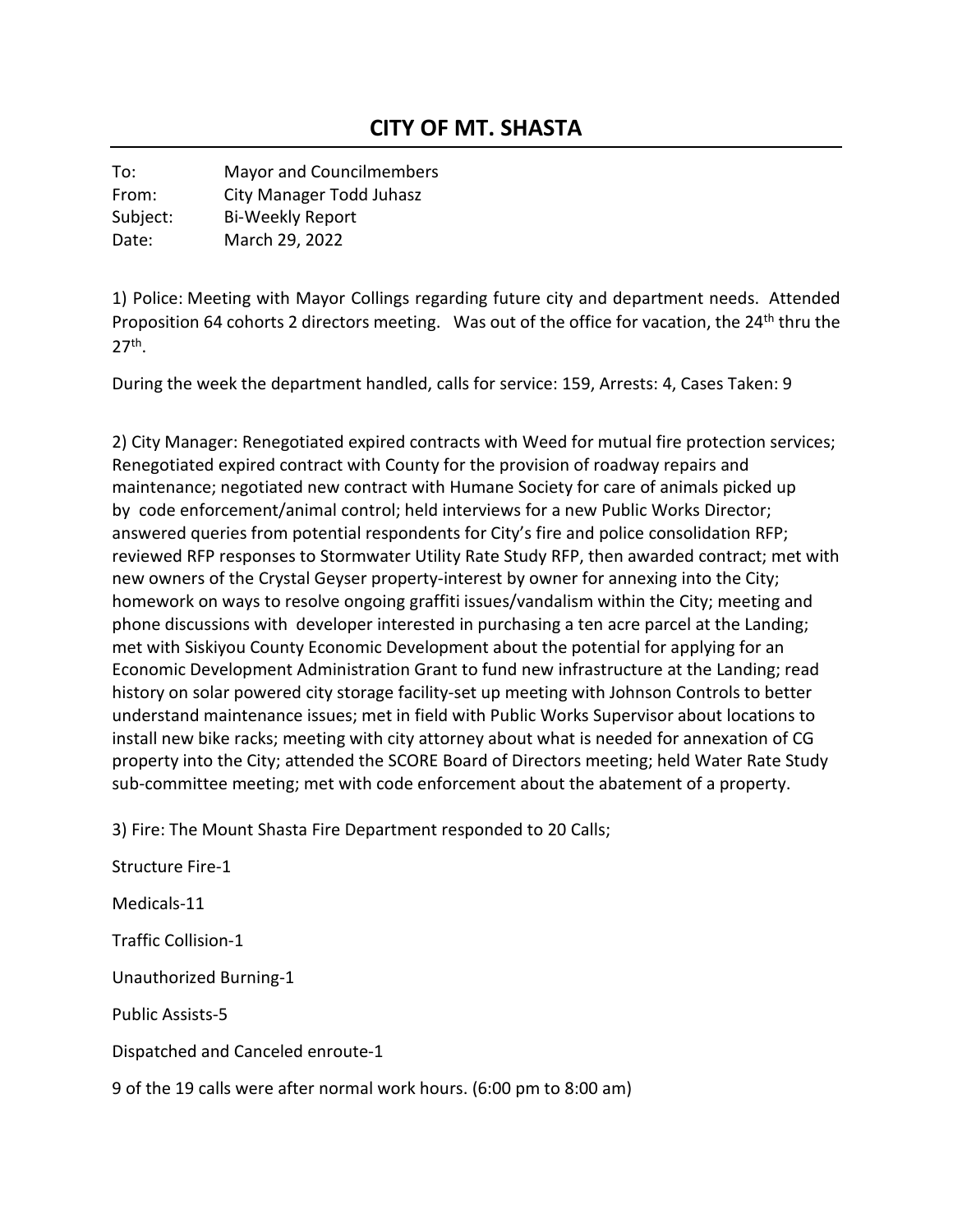Mount Shasta Fire Department personnel worked throughout the week on general duties as well as keeping the Fire Department clean and sanitized.; personnel all continued to work on the Roseburg Property Fuel Reduction/ Fuel Break project; staff attended an Incident Command Systems Intermediate I-300 class that the county held in Yreka; Mount Shasta Fire Department assisted Dunsmuir Fire with a structure fire early last Wednesday morning-crews stayed for much of the day assisting with overhaul and investigation purposes; Chief Duncan and Captain Burns assisted the Code Enforcement Officer with a residential inspection. Chief Duncan phoned in on the Siskiyou County Chiefs Association meeting.

4) Public Works: Weekly Bac-T routine samples tested and ok; began abandonment of original Tank 2, 8" water supply line (from 1945). The work created a section of 300 feet of stagnant water. The fabricated wye was cut out and a section of new pipe was inserted; Public Works eliminated a 320 foot section of 10" waterline from the original Tank 1 town supply line of rivetted pipe. The line was cut and capped eliminating stagnant water; PWs began fabricating 4" steel pipe bollards for the sign post base for the installation of no parking signs along the center of the E. Castle street parking area- these signs have been a maintenance problem as relates to snow and from damage from vehicles. installed lights on the face of the new garage at the Corp Yard; replaced street light along Rockfellow Drive at the entrance of Shastice Park; crew painted red curb along W. Lake Street in front of Starbucks; the street sweeper operated 2 days this week; repaired several potholes at various locations; The PW''s Crew responded to 9 USA notifications, 1 customer water shut offs, 1 customer water turn ons, 2 meter reads and repaired 0 water leak.

**Tank 1 Project** - Contractor continued working on Quail Hill Tank site piping.

**WWTP** - Contractor continued pouring concrete walls for main structure. staff was on call for the week and performed the daily plant checks and weekly lab tests; a backhoe was used to clean the back-40 and prep for new burn piles on Tuesday; performed lab work; cleared brush and hauled to the burn piles; finished hauling, make tubes, weekly safety checks, and plant checks; replaced a pump; did daily plant check; read BOD sample result;. finished monthly report and submitted to the state; washed glassware; took phone calls from outside lab and state regulator;, cleaned truck; and entered data.

#### 5) Planning:

#### **Permit applications**

- Carmen Street Building Permit approval letter issued; sign off on building plans; check in with building official to inform him that planning has signed off and this project can move forward.
- 709 Rockfellow Home Occupations review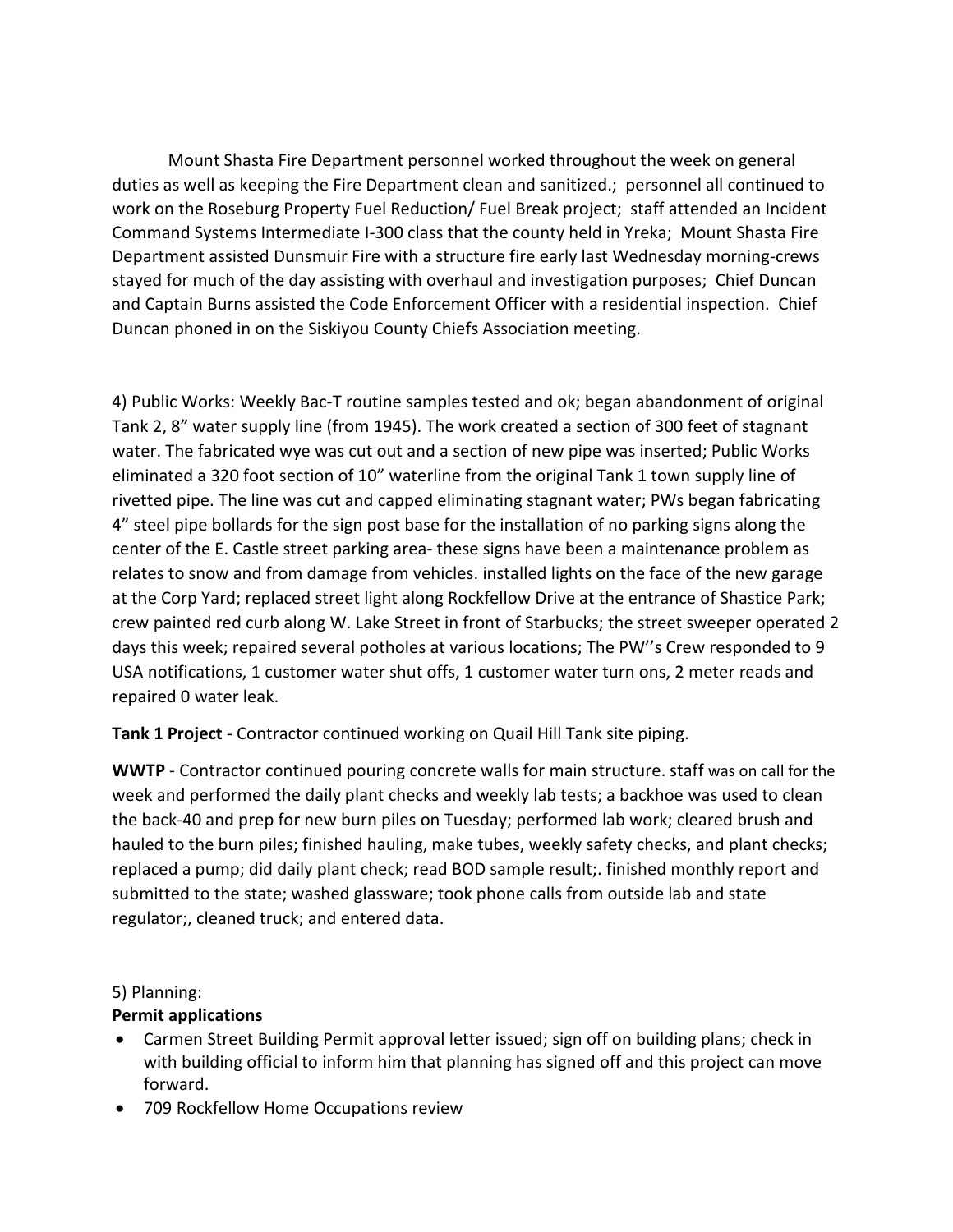- Design Review app for Mountainside Cannabis review of application, start hold letter, and refer out to limited agencies within design review scope
- Bring Starbucks variance to PC hearing
- Business license app reviews for 407 S MSB, 624 Kenneth Way, 803 Carmen Apt C

# **General requests for information**

- Renden project cost info requested by Renden for 101 Old McCloud
- First Baptist request for table at Parker Plaza. Talk to City Atty to confirm that religious groups are protected by law – misunderstanding that City could not support church on request due to "separation of church and state." Follow up with Rhonda and applicant to clarify terms of approval.
- EDC questions from Allie regarding MF zone.
- Adam Battle questions about obtaining an address for parcel.
- Code enforcement inquiry re: Vyve illegal temp sign referred to code enforcement
- Sign permit info for Glenn Kaufman Astrology sign on Mt Shasta BLVD follow up by requesting a building permit to formally convert a portion of the structure from residential to commercial prior to allowing for new commercial signs.

## **Home Occupations**

• Follow up on observation that business licenses have improperly been issued in C districts without home occupations permits or planning approval – this has resulted in conversion of residences to commercial structures without meeting planning or building requirements. Discuss with City Manager, City Attorney, and Planning Commission. Discuss with Building official and Fire Chief. Obtain list of potentially affected properties from Rhonda and review all the associated address files. Change process to require planning review of business licenses consistent with other jurisdictions practices.

## **Outdoor Dining**

• Review history and approval process; check in with Erin to make sure encroachments are being renewed.

## **The Landing**

• Meeting with Bob Kendrick

## **Administrative work**

- Print out PC meeting packets and place hardcopies in PC folders
- Post additional info online
- Check in with new media provider for PC meeting setup, provide support for PC members signing in; Meet early at venue to go over procedures with media provider
- Serve PC meeting as administrative assistant and take notes for meeting minutes
- Check in with media provider for review of what worked. Assist in break-down of room and lock up after media group leave.
- Follow up after PC meeting approval and inform applicant of approval and notice of appeal period both via email and US mail. Document to file.
- Draft PC minutes